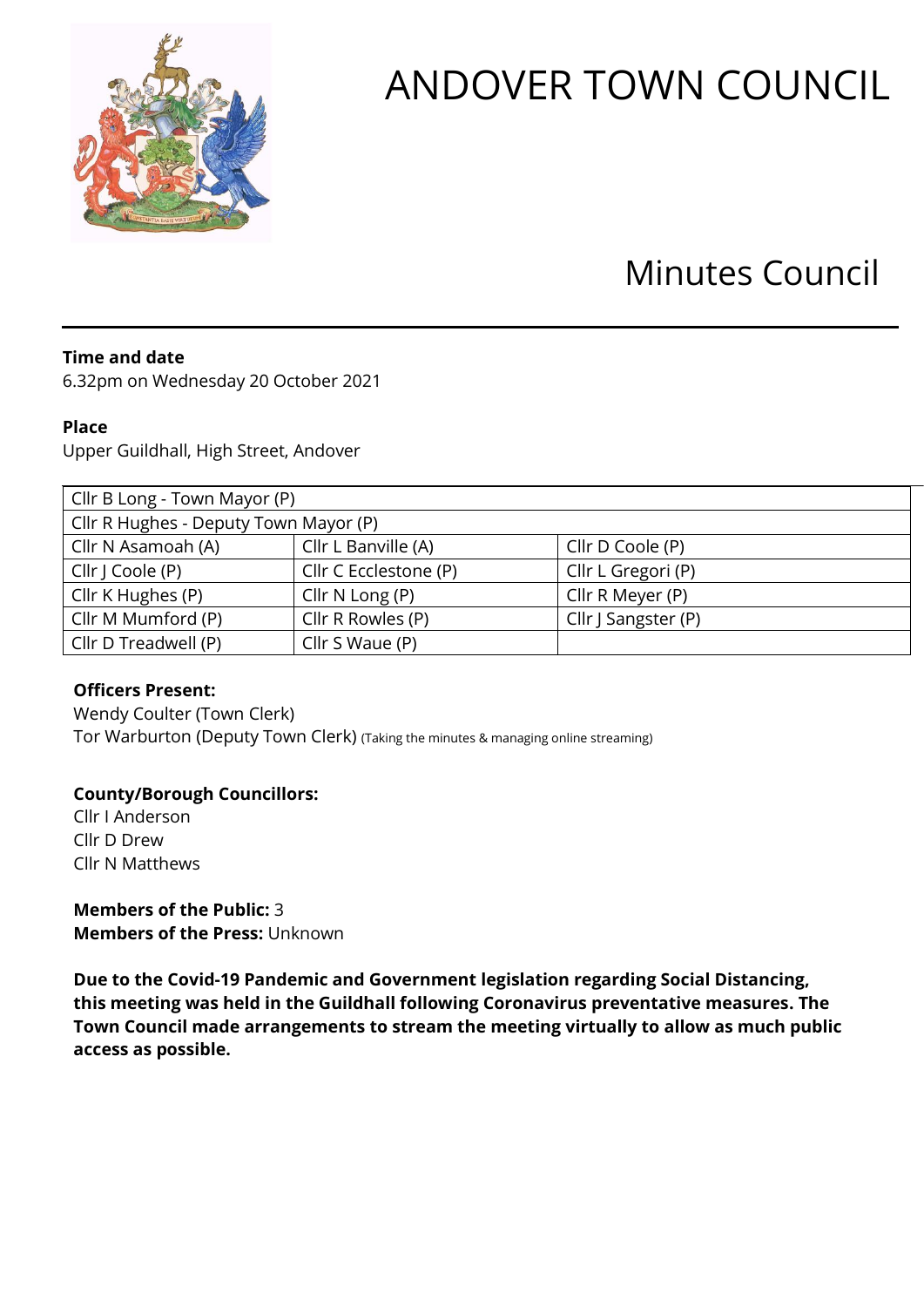| C087/10/21 | <b>APOLOGIES FOR ABSENCE</b>                                                                                                                                                                                                                                                                                                                                                                                                                                                                                                                                                                                                                                                                                                                                                                                                                                                                                                                                                                                                                                                                                                                                                                                                                                                                    |  |  |
|------------|-------------------------------------------------------------------------------------------------------------------------------------------------------------------------------------------------------------------------------------------------------------------------------------------------------------------------------------------------------------------------------------------------------------------------------------------------------------------------------------------------------------------------------------------------------------------------------------------------------------------------------------------------------------------------------------------------------------------------------------------------------------------------------------------------------------------------------------------------------------------------------------------------------------------------------------------------------------------------------------------------------------------------------------------------------------------------------------------------------------------------------------------------------------------------------------------------------------------------------------------------------------------------------------------------|--|--|
|            | Apologies were received and accepted from Councillor L Banville.                                                                                                                                                                                                                                                                                                                                                                                                                                                                                                                                                                                                                                                                                                                                                                                                                                                                                                                                                                                                                                                                                                                                                                                                                                |  |  |
| C088/10/21 | <b>DECLARATIONS OF INTEREST</b>                                                                                                                                                                                                                                                                                                                                                                                                                                                                                                                                                                                                                                                                                                                                                                                                                                                                                                                                                                                                                                                                                                                                                                                                                                                                 |  |  |
|            | Cllr D Treadwell declared an interest in Item 13 of the agenda.                                                                                                                                                                                                                                                                                                                                                                                                                                                                                                                                                                                                                                                                                                                                                                                                                                                                                                                                                                                                                                                                                                                                                                                                                                 |  |  |
| C089/10/21 | <b>MINUTES</b>                                                                                                                                                                                                                                                                                                                                                                                                                                                                                                                                                                                                                                                                                                                                                                                                                                                                                                                                                                                                                                                                                                                                                                                                                                                                                  |  |  |
|            | The Minutes of the Council Meeting held on 15 September 2021 were proposed by Cllr<br>D Coole and seconded by Cllr R Rowles as a correct record.<br>A vote was taken:<br>FOR - 10, AGAINST - 0, ABSTENTIONS - 4<br>RESOLVED: That that the Minutes of the Council meeting held on 15 September<br>2021 be signed by the Chairman as a correct record.                                                                                                                                                                                                                                                                                                                                                                                                                                                                                                                                                                                                                                                                                                                                                                                                                                                                                                                                           |  |  |
| C090/10/21 | <b>TOWN MAYOR'S ANNOUNCEMENTS</b>                                                                                                                                                                                                                                                                                                                                                                                                                                                                                                                                                                                                                                                                                                                                                                                                                                                                                                                                                                                                                                                                                                                                                                                                                                                               |  |  |
|            | On the 23 October 2021, the Town Mayor planted an oak tree, donated by the Test<br>Valley Mayor, in the Vigo Recreation Grounds, to commemorate all the Covid Pandemic<br>victims in Andover.<br>The Town Mayor reminded Members about Armistice Day on 11 November 2021.<br>The Town Mayor gave thanks to the Deputy Town Mayor, Councillor R Hughes, who will<br>be in attendance on behalf of the Andover Town Council on Remembrance Day, Sunday<br>14 November 2021.                                                                                                                                                                                                                                                                                                                                                                                                                                                                                                                                                                                                                                                                                                                                                                                                                       |  |  |
| C091/10/21 | <b>PUBLIC PARTICIPATION</b>                                                                                                                                                                                                                                                                                                                                                                                                                                                                                                                                                                                                                                                                                                                                                                                                                                                                                                                                                                                                                                                                                                                                                                                                                                                                     |  |  |
|            | The notes below are a precis of statements/questions. They are not recorded word for<br>word.<br><b>Member of Public 1:</b>                                                                                                                                                                                                                                                                                                                                                                                                                                                                                                                                                                                                                                                                                                                                                                                                                                                                                                                                                                                                                                                                                                                                                                     |  |  |
|            | "Madam Mayoress,<br>On Thursday last at the extraordinary Policy and Resources committee meeting, I had<br>the misfortune to witness behaviour that I can only describe as Democratic Terrorism. It<br>has led me to ponder a number of questions. With your grace, I would like to pose those<br>questions here.<br>Given that, as I understand it, Council Staff required escorting to their cars following the<br>committee meeting; does the Council believe that this adds to the intimidation and<br>harassment of the people who work professionally, tirelessly and with our gratitude, for<br>our Town Council?<br>The aip councillors displaying this regrettable behaviour have seemingly elected not to<br>join the committees that their Democratic Terror tactics want to disrupt, thus denying<br>swathes of the electorate any representation. How can they possibly justify this and still<br>claim to be acting in the interests of the people? I would venture that they cannot.<br>Following on, they make claims that they be allowed to participate in Confidential<br>Sessions on the very committees that they have elected not to join. Can they please<br>provide the people of Andover the documentary evidence that what they claim is not in<br>fact simply, lies? |  |  |
|            | I now see they are applying for membership of certain committees. Given their previous<br>attacks, can we safely assume that they will be denied this. For the sake of future<br>committee meetings, I hope so.<br>Their actions have been criticised on multiple platforms, including their own social<br>media pages. Usually securing the concerned members of the public, insult, scorn, nad<br>yet more unsubstantiated lies. It appears that the aip have no shame to go along with                                                                                                                                                                                                                                                                                                                                                                                                                                                                                                                                                                                                                                                                                                                                                                                                       |  |  |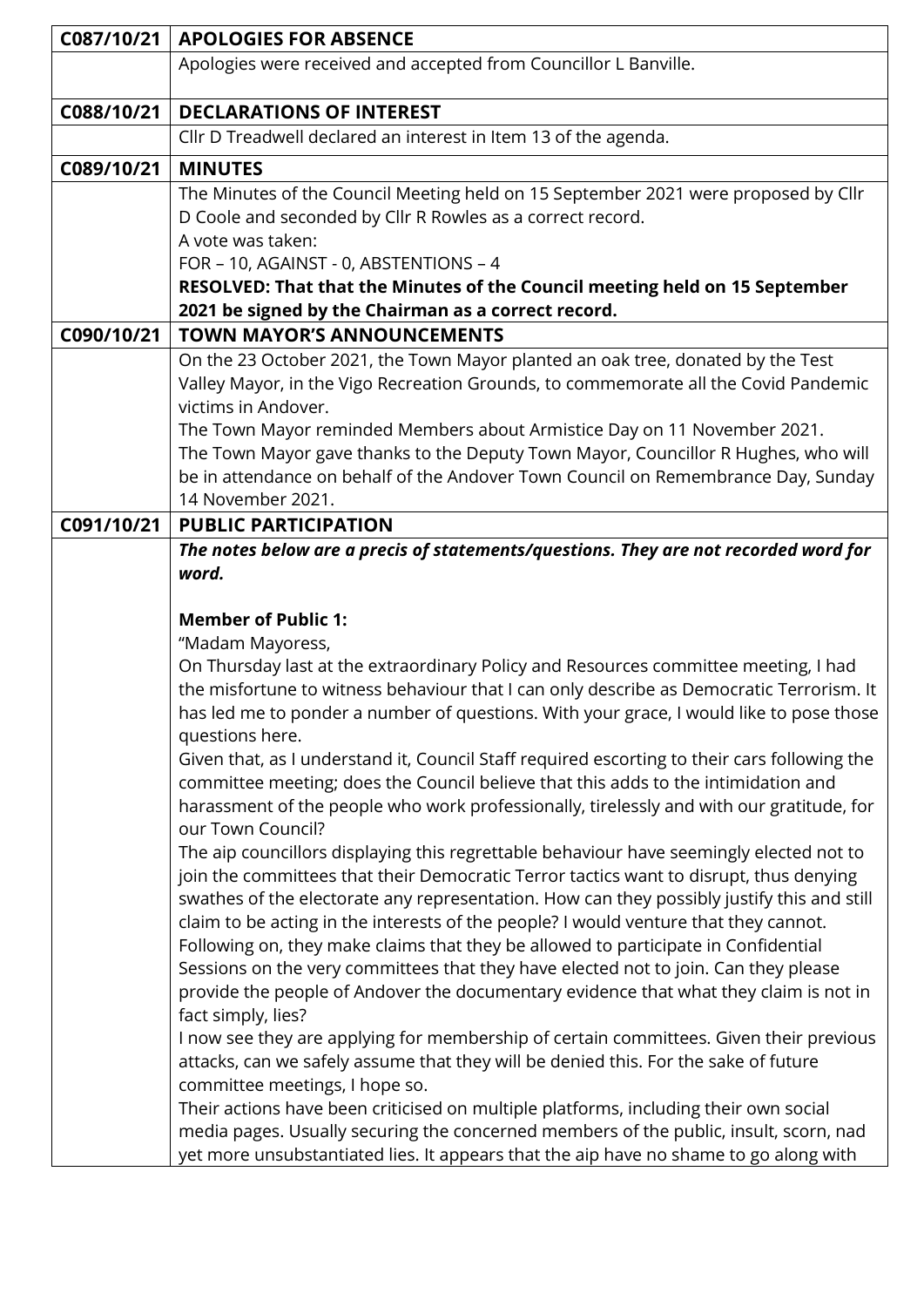their ignorance and disregard of the Councils Code of Conduct, or even common, civil decency.

Madam Mayoress, can they please, for the people of Andover, just STOP these acts of Democratic Terrorism until they have provided documentary evidence supporting their claims, in the correct manner, in the correct place. Here, in full Council. Their disgraceful acts do nothing but cost the taxpayer money and hurt the very reputation of our town. In closing, if the aip are so sure of their righteousness, then why not resign in protest and stand at a new round of elections. Yes, there would be a cost to the public, but that would pale into insignificance to be rid of the costs they force upon us all. Andover serves better, Andover wants better, Andover DEMANDS better. Madam Mayoress, I thank you for your indulgence."

#### **Town Mayor's Response:**

Thank you. We will reply to your questions in writing.

#### **Member of Public 2:**

I am a resident and business owner in the town. This is my town, my adopted town. I know many of you via my business. This is only the second time as a resident, I have felt I had to address full Council and it's on a more serious note.

I and many others are fed up with the pettiness and playground attitude of certain councillors. Would expect better from public office. You should stand down and let someone else with better morals and respect for others stand and serve in your place. Further more I say to you all and especially those concerned, if your only purpose as a Councillor is to only attend 1 meeting every 6 months, then you should also stand down. Allow someone to be elected who will represent their ward on a more regular basis. If your only purpose is to cause disruption and disorganisation to a democratic process, you should stand down.

I would like an apology from the Councillor. He knows who he is.

#### **Town Mayor's Response:**

Thank you for your comments.

#### **Member of Public 3:**

Can the Town Mayor confirm when the Town Council last approved the staff's appraisals?

Since 2017, Officers have not complied to the Town Council's Allotment Policy and allowed non-Andover residents to continue to rent allotments plots, subsidised plots. Will the Andover Town Council right this wrong and instruct the Allotment Officer to terminate the non-Andover residents' agreements and reallocate these plots to Andover residents?

#### **Town Mayor's Response:**

Non-Andover resident allotment holders was discussed at the Allotment Committee meeting of 9 September 2021. They were allotment tenants when the allotments were under Test Valley Borough Council, prior to Andover Town Council and we have honoured those contracts.

Regarding the appraisals, we will respond to you in writing.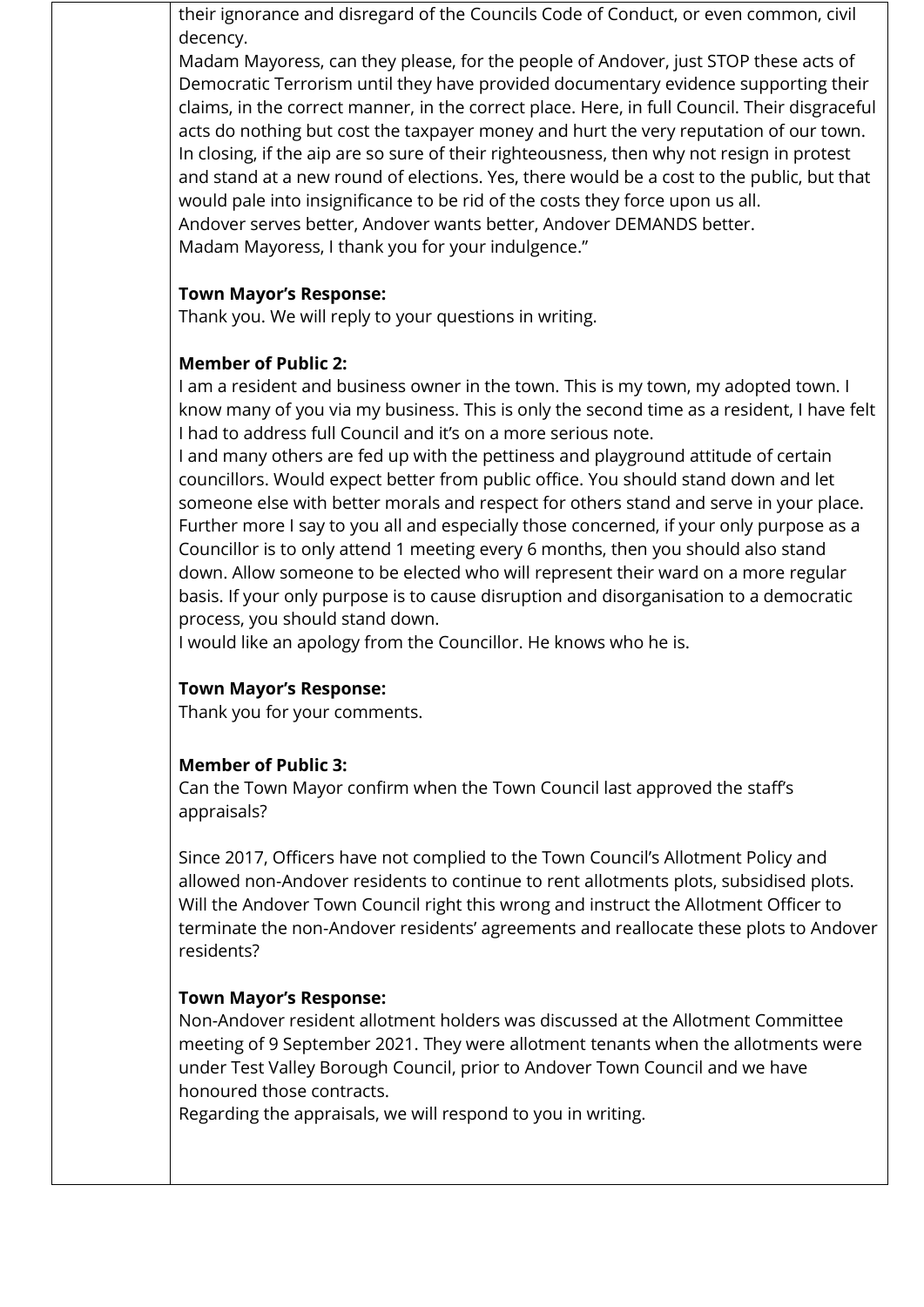# **C092/10/21 REPORTS FROM BOROUGH AND COUNTY COUNCILLORS FROM THE ANDOVER WARDS**

# **Councillor C Ecclestone:**

Working with residents on Kings Chase regarding anti-social behaviour involving the nearby parks and the football games played there. For example, footballs are hitting the windows of surrounding houses. I've been pushing Test Valley Borough Council (TVBC) to do something about this. Mediocre planting. Also requested some refurbishment.

# **Councillor N Matthews:**

Copper Box Close roads have now been resurfaced.

Cricketers Way discrepancies have now been resolved.

L2 development – Augusta Park we are holding a public workshop in mid November. It will be an opportunity for the development planners to let people know, I've called it in. Update from Youth Mental Health Club, Andover Mind, Unity and myself, we have already had one youth worker start, two children and one veteran referred.

### **Councillor R Meyer:**

Winchester Road foot path on the western side has started to be resurfaced by Hampshire County Council, in partnership with TVBC. The end date has been scheduled for 17 December 2021.

# **Councillor I Anderson:**

St Mary – Virgin Media boxes have been installed.

SSE will cut back tree by Arch Place.

The traffic lights by Tesco's been repaired.

Sainsbury Road trees have been cut back.

Pilgrims Way, several mattresses appeared to have been dumped as well as trolleys. Burst water main on Artists Way – busses were still running.

Colenzo Drive – the layby will be reduced to 2.4 metres which is the standard width for parking regulations. This is to prevent vehicles sticking out onto the highway and to widen the cycle way.

Single yellow lines near school have been put in place to reduce parking emissions near the school. Following request from residents, I have asked Hampshire County Council if the yellow lines could be extended.

Paperless agendas – I have grave concerns from residents as not everybody has the internet. I would like paper continuity for these residents to be able to participate.

# **Councillor D Drew:**

NHS Trust - 47 Covid Cases locally. I would ask everyone to consider wearing masks where possible – Public Health warning.

Andover Down – reduce traffic speed. I am happy to help to look at ways to reduce speed of traffic in high impact areas.

Encourage people to go and visit the tip more than once a week.

Young people invited to stand on Youth Parliament.

Walktober – encourage children, parents and grandparents to walk to school.

Hampshire County Council have published a climate change annual report.

Hampshire County Council is taking steps to increase the recycling facilities for glass and food waste.

Everyone selling sandwiches now has to list all the ingredients.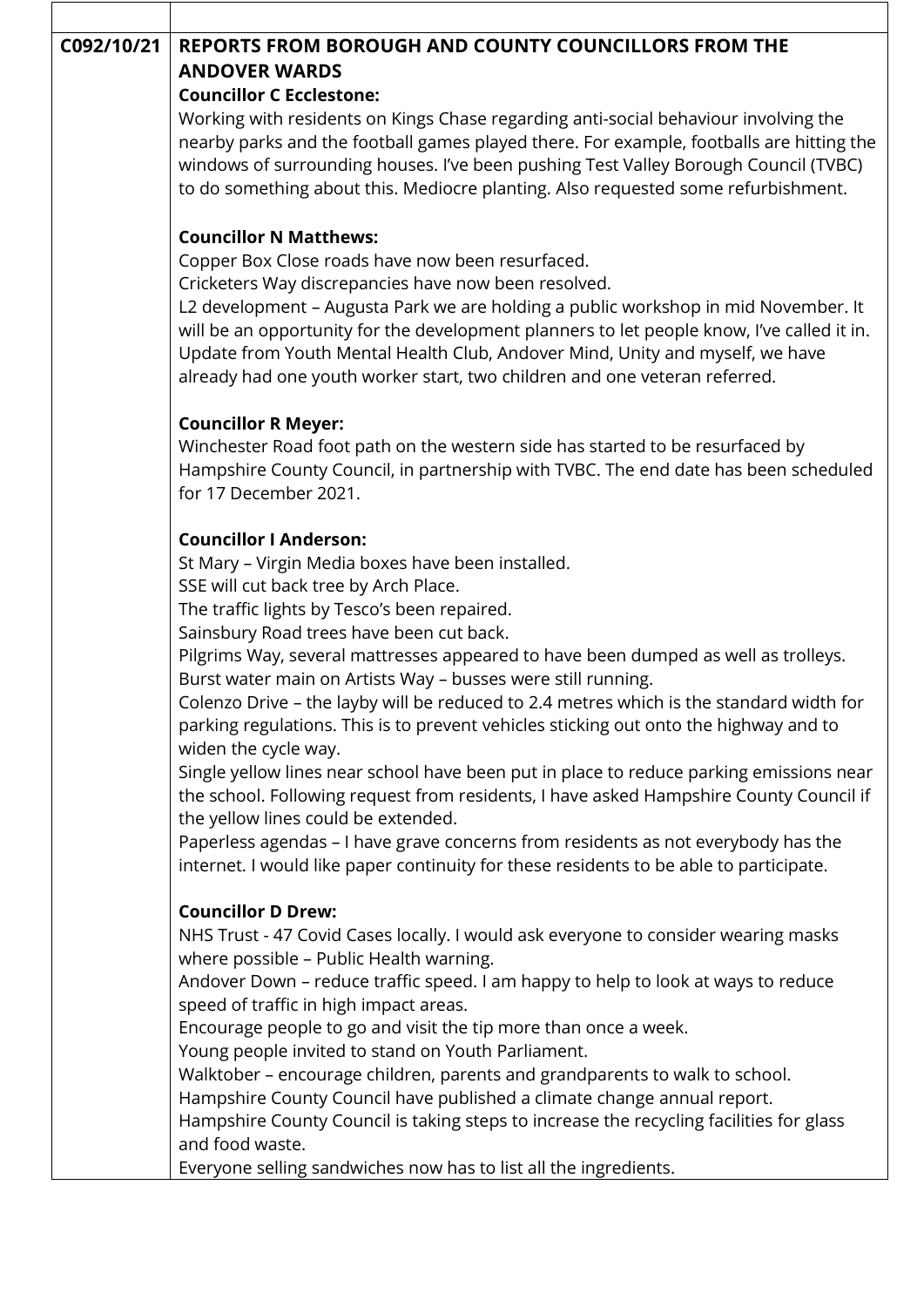|            | County spearheaded - better together.                                                                                                                                                                                                                                                                                                       |
|------------|---------------------------------------------------------------------------------------------------------------------------------------------------------------------------------------------------------------------------------------------------------------------------------------------------------------------------------------------|
| C093/10/21 | QUESTIONS FROM ANDOVER TOWN COUNCILLORS TO BOROUGH AND<br><b>COUNTY COUNCILLORS</b>                                                                                                                                                                                                                                                         |
|            | <b>Councillor R Meyer to Councillor N Matthews:</b>                                                                                                                                                                                                                                                                                         |
|            | On the Youth profession, do you have any updates on anything that has been created?                                                                                                                                                                                                                                                         |
|            | <b>Councillor N Matthews:</b>                                                                                                                                                                                                                                                                                                               |
|            | A directory of youth services will be compiled by the first Youth Worker.<br>General Practitioners and Pastel Services will report through that focus group.<br>Its important to say that this is not within TVBC's remit, although TVBC is supporting it.                                                                                  |
|            | <b>Councillor R Meyer to Councillor D Drew:</b><br>Do you have any update on tourism?                                                                                                                                                                                                                                                       |
|            |                                                                                                                                                                                                                                                                                                                                             |
|            | <b>Councillor D Drew:</b><br>It's been a tough time for everybody in the tourist industry. We have reinstituted our<br>tourism get togethers. We are keen to work with the Town Council on this.                                                                                                                                            |
|            | <b>Councillor D Coole to all County and Borough Councillors present:</b><br>The Hants Waste Strategy recommends composting as a solution towards kerbside<br>collections, have you any updates?                                                                                                                                             |
|            | <b>Councillor D Drew:</b><br>Yes, the law is changing. We have been promised change by the Government, which will<br>require the collections as standard again. This will include kerbside collection of glass<br>and food waste. At the moment there are green sites around town and we are collecting<br>a very high percentage of glass. |
|            | <b>Councillor D Coole to all County and Borough Councillors present:</b><br>Electric charging points nearest to us - Winchester. Any plans for Andover with trials<br>and subsequent implementation?                                                                                                                                        |
|            | <b>Councillor D Drew:</b><br>Right now there are electric charging points in George Yard car park which were<br>instituted a year ago. As for trials in residential areas in Andover, it has been highlighted<br>that exactly that would be looked into and with Hampshire Highways support.                                                |
|            | <b>Councillor I Anderson:</b><br>Triffids removal - 2 planters in Union Street leaving.<br>Yes they are traffic calms, but I would like to see them removed. I will chase TVBC on<br>removal.                                                                                                                                               |
|            | <b>Councillor C Ecclestone to Councillor D Drew:</b><br>Over last 20 years Walworth and Portway Industrial Estates have had issues with<br>truckers. What is the portfolio group doing to make Andover more friendly towards<br>truckers with rest places and services?                                                                     |
|            | <b>Councillor D Drew:</b>                                                                                                                                                                                                                                                                                                                   |
|            |                                                                                                                                                                                                                                                                                                                                             |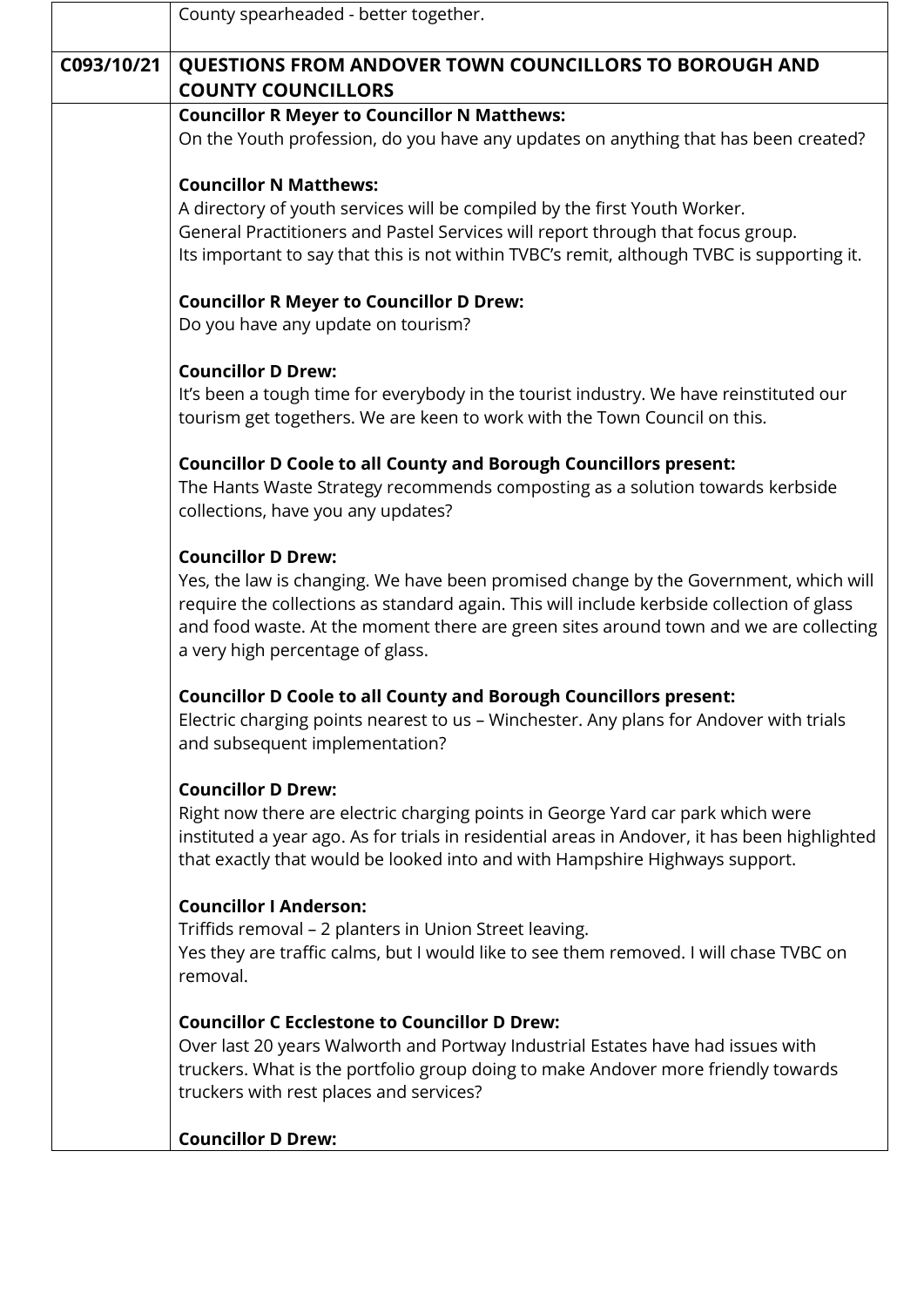|            | It is a challenge. I do need to contact Rob Hamby as we should be making it easier for                                                                                                                                                                                                                                                            |
|------------|---------------------------------------------------------------------------------------------------------------------------------------------------------------------------------------------------------------------------------------------------------------------------------------------------------------------------------------------------|
|            | truck drivers to park and for there to be more convenient spots for them. I can report                                                                                                                                                                                                                                                            |
|            | back.                                                                                                                                                                                                                                                                                                                                             |
| C094/10/21 | <b>ANNUAL GOVERNANCE STATEMENT 2020/2021</b>                                                                                                                                                                                                                                                                                                      |
|            | Members noted the Annual Governance Statement 2020/2021 and the External Audit                                                                                                                                                                                                                                                                    |
|            | for the Year Ending 31 March 2021.                                                                                                                                                                                                                                                                                                                |
|            |                                                                                                                                                                                                                                                                                                                                                   |
| C095/10/21 | <b>MOTIONS FROM COUNCILLORS</b>                                                                                                                                                                                                                                                                                                                   |
|            | Members considered a Motion on reducing Paper & Printing costs proposed by<br>Councillor Waue and seconded by Councillor Rowles.                                                                                                                                                                                                                  |
|            | Councillor D Coole raised a procedural motion, seconded by Councillor C Ecclestone<br>that the Motion be referred to the Policy and Resources Committee for consideration.<br>A vote was taken:<br>FOR - 12, AGAINST - 2, ABSTENTIONS - 0<br>RESOLVED: That the Motion on reducing paper and printing costs be referred to                        |
|            | the Policy and Resources Committee for consideration.                                                                                                                                                                                                                                                                                             |
| C096/10/21 | <b>COMMITTEE MEMBERSHIP</b>                                                                                                                                                                                                                                                                                                                       |
|            | Members noted that there were vacancies on all Standing Committees as follows:                                                                                                                                                                                                                                                                    |
|            | Allotment Committee - 5 Members (up to 7 Members permitted)                                                                                                                                                                                                                                                                                       |
|            | Planning Committee - 6 Members (up to 7 Members permitted)                                                                                                                                                                                                                                                                                        |
|            | Policy and Resources Committee - 6 Members (up to 7 Members permitted)                                                                                                                                                                                                                                                                            |
|            | Members considered whether the vacancies could be filled.                                                                                                                                                                                                                                                                                         |
|            | It was proposed by Councillor L Gregori and seconded by Councillor R Rowles that<br>Councillor N Long be appointed as a Member of the Policy and Resources Committee.<br>It was proposed by Councillor C Ecclestone and seconded by Councillor D Coole that<br>Councillor R Meyer be appointed as a Member of the Policy and Resources Committee. |
|            | It was proposed by Councillor D Treadwell and seconded by Councillor J Coole that<br>Councillor D Coole be appointed as a member of the Policy and Resources Committee.                                                                                                                                                                           |
|            | A vote was taken as follows:                                                                                                                                                                                                                                                                                                                      |
|            | Councillor N Long: FOR - 9                                                                                                                                                                                                                                                                                                                        |
|            | Councillor R Meyer: FOR - 5                                                                                                                                                                                                                                                                                                                       |
|            | Councillor D Coole: FOR - 0                                                                                                                                                                                                                                                                                                                       |
|            | RESOLVED: That Councillor N Long be appointed as a Member of the Policy and<br><b>Resources Committee by the Council.</b>                                                                                                                                                                                                                         |
|            | It was proposed by Councillor D Coole and seconded by Councillor R Meyer that<br>Councillor D Coole be appointed as a Member of the Allotment Committee.<br>A vote was taken:                                                                                                                                                                     |
|            | FOR - 8, AGAINST - 2, ABSTENTIONS - 4                                                                                                                                                                                                                                                                                                             |
|            | RESOLVED: That Councillor D Coole be appointed as a Member of the Allotment<br>Committee.                                                                                                                                                                                                                                                         |
|            |                                                                                                                                                                                                                                                                                                                                                   |
| C097/10/21 | <b>UPDATE FROM EVENTS PANEL</b>                                                                                                                                                                                                                                                                                                                   |
|            | Members noted the update report from the Events Panel.                                                                                                                                                                                                                                                                                            |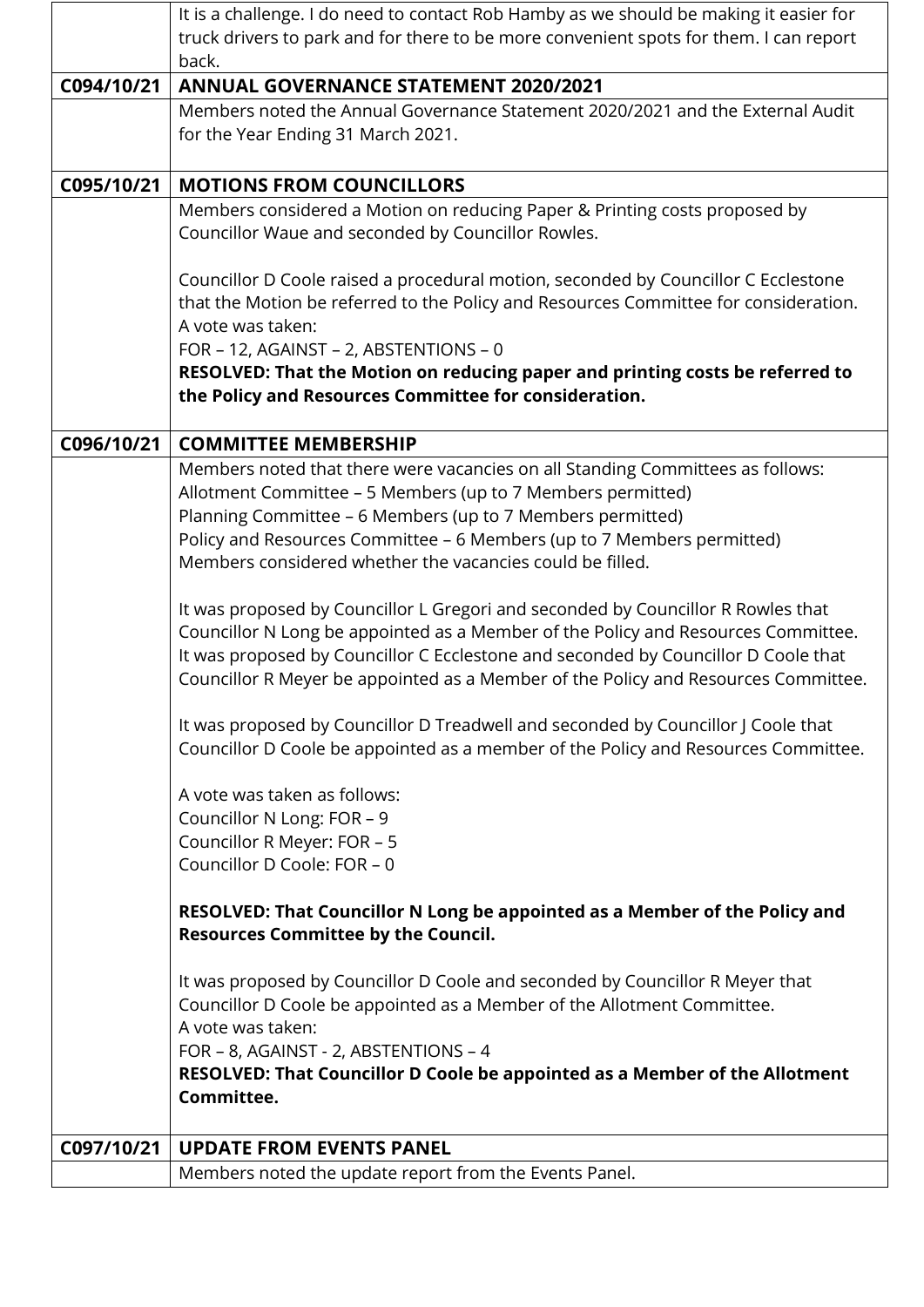| C098/10/21 | <b>UPDATE ON CHRISTMAS PROVISION FOR 2021</b>                                                                                                                                                                                                                                                                                                                                                                                                                                                  |
|------------|------------------------------------------------------------------------------------------------------------------------------------------------------------------------------------------------------------------------------------------------------------------------------------------------------------------------------------------------------------------------------------------------------------------------------------------------------------------------------------------------|
|            | Members noted an update report on Andover Town Council's Christmas Lights and Tree                                                                                                                                                                                                                                                                                                                                                                                                             |
|            | provision 2021.                                                                                                                                                                                                                                                                                                                                                                                                                                                                                |
| C099/10/21 | <b>GRANT AID PANEL RECOMMENDATIONS</b>                                                                                                                                                                                                                                                                                                                                                                                                                                                         |
|            | Members noted the Grant Aid Panel report and considered its recommendations.<br>It was proposed by Councillor R Rowles and seconded by Councillor J Sangster that the<br>Grant Aid Panel's recommendation that the Youth Options grant application for<br>£990.00, be accepted and approved.<br>A vote was taken:<br>FOR - 13, AGAINST - 0, ABSTENTIONS - 1                                                                                                                                    |
|            | RESOLVED: That the Grant Aid Panel's recommendation that the Youth Options<br>grant application for £990.00, be accepted and approved.                                                                                                                                                                                                                                                                                                                                                         |
|            | It was proposed by Councillor R Rowles and seconded by Councillor J Sangster that the<br>Grant Aid Panel's recommendation that Rooting for Andover grant application be<br>accepted and approved for £1,000.00, which is the maximum Andover Town Council's<br>Grant policy allows.<br>A vote was taken which was unanimous.<br>RESOLVED: That the Grant Aid Panel's recommendation that Rooting for Andover<br>grant application be accepted and approved for £1,000.00, which is the maximum |
|            | Andover Town Council's Grant policy allows.<br>The Town Mayor (Councillor B Long) noted that there were important items that needed                                                                                                                                                                                                                                                                                                                                                            |
|            | to be considered in the Confidential section of the agenda. She noted that there would<br>be insufficient time to consider all the items on the agenda and therefore proposed that<br>Council move straight to item 18 on the agenda, this was seconded by Councillor R<br>Rowles.<br>A vote was taken:                                                                                                                                                                                        |
|            | FOR - 7, AGAINST - 5, ABSTENTIONS - 2                                                                                                                                                                                                                                                                                                                                                                                                                                                          |
|            | RESOLVED: That the Council move straight to Item 18 on the agenda.                                                                                                                                                                                                                                                                                                                                                                                                                             |
| C100/10/21 | <b>EXCLUSION OF THE PRESS AND PUBLIC</b>                                                                                                                                                                                                                                                                                                                                                                                                                                                       |
|            | It was proposed by Councillor R Hughes and seconded by Councillor R Rowles that the<br>Members of the Press and Public be excluded from the Meeting at Agenda Items 19 &<br>20 due to consideration of Confidential Staffing Matters.<br>S 11 of LG & HA 1989 prevents personal information about individual members of staff                                                                                                                                                                  |
|            | being discussed in public.<br>A vote was taken:                                                                                                                                                                                                                                                                                                                                                                                                                                                |
|            | FOR - 9, AGAINST - 4, ABSTENTIONS - 1<br>RESOLVED: That the Members of the Press and Public be excluded from the<br>Meeting at Agenda Items 19 & 20 due to consideration of Confidential Staffing<br>Matters.                                                                                                                                                                                                                                                                                  |
|            | <b>CONFIDENTIAL ITEMS</b>                                                                                                                                                                                                                                                                                                                                                                                                                                                                      |
| C101/10/21 | <b>STAFFING REVIEW</b>                                                                                                                                                                                                                                                                                                                                                                                                                                                                         |
|            | Members received and considered a Staffing Review Report.                                                                                                                                                                                                                                                                                                                                                                                                                                      |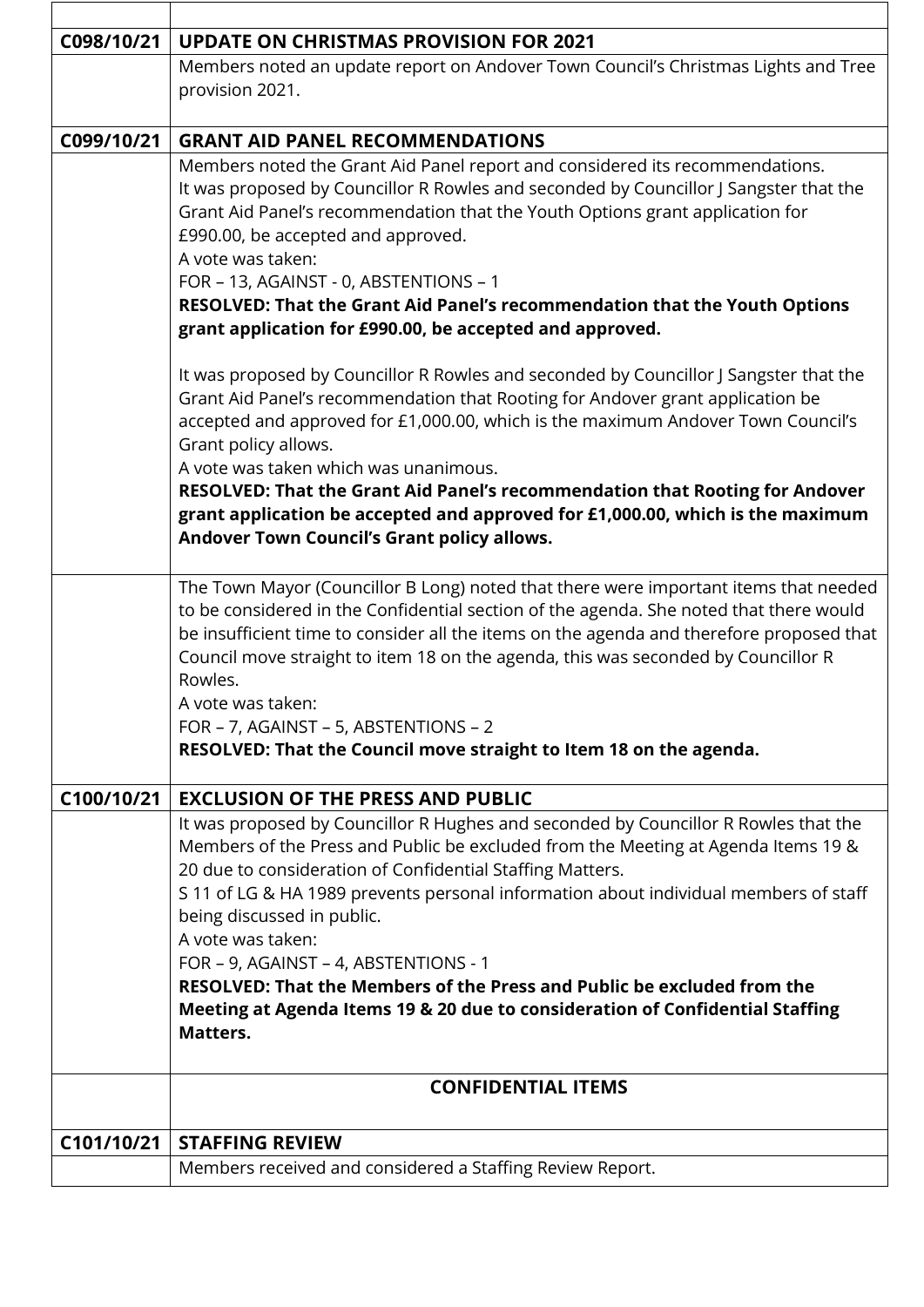|            | It was proposed by Councillor L Gregori and seconded by Councillor N Long that the key<br>action and recommendation outlined within the report from the members Panel<br>recommendations at A be approved.                                                                                                                    |  |  |  |  |
|------------|-------------------------------------------------------------------------------------------------------------------------------------------------------------------------------------------------------------------------------------------------------------------------------------------------------------------------------|--|--|--|--|
|            | A vote was taken:<br>FOR - 8, AGAINST - 5, ABSTENTIONS - 1                                                                                                                                                                                                                                                                    |  |  |  |  |
|            | RESOLVED: that the key action and recommendation outlined within the report<br>from the members Panel recommendations at A be approved.                                                                                                                                                                                       |  |  |  |  |
|            | It was proposed by Councillor R Hughes and seconded by Councillor R Rowles that the<br>key actions and recommendations within the report from the members Panel<br>recommendations from B to H be approved.                                                                                                                   |  |  |  |  |
|            | A debate started; however, Councillor R Rowles proposed a Procedural motion to move<br>straight to a vote which was seconded by Councillor N Long                                                                                                                                                                             |  |  |  |  |
|            | A vote was taken:<br>FOR - 8, AGAINST - 5, ABSTENTIONS - 1                                                                                                                                                                                                                                                                    |  |  |  |  |
|            | RESOLVED: That the key actions and recommendations within the report from the<br>members Panel recommendations from B to H be approved.                                                                                                                                                                                       |  |  |  |  |
|            | It was further proposed by Councillor L Gregori and seconded by Councillor R Rowles<br>that the Town Clerk to consolidate a plan, costings, and a timeline to carry out these<br>recommendations and that it be presented to the Policy and Resources Committee for<br>consideration prior to recommendation to Full Council. |  |  |  |  |
|            | A vote was not taken.                                                                                                                                                                                                                                                                                                         |  |  |  |  |
| C102/10/21 | <b>CONFIDENTIAL MINUTES</b>                                                                                                                                                                                                                                                                                                   |  |  |  |  |
|            | It was proposed by Councillor L Gregori and seconded by Councillor R Rowles that the<br>Confidential Minutes of the Town Council meeting held on 23 June 2021 be signed by<br>the Town mayor as a correct record.<br>A vote was taken:<br>FOR - 10, AGAINST - 1, ABSTENTIONS - 3                                              |  |  |  |  |
|            | RESOLVED: That the Confidential Minutes of the Town Council meeting held on 23                                                                                                                                                                                                                                                |  |  |  |  |
|            | June 2021 be signed by the Town mayor as a correct record.                                                                                                                                                                                                                                                                    |  |  |  |  |
|            | It was proposed by Councillor N Long and seconded by Councillor R Rowles that the<br>Confidential Minutes of the Town Council meeting held on 15 September 2021 be<br>signed by the Town mayor as a correct record.<br>A vote was taken:                                                                                      |  |  |  |  |
|            | FOR - 11, AGAINST - 0, ABSTENTIONS - 3                                                                                                                                                                                                                                                                                        |  |  |  |  |
|            | RESOLVED: That the Confidential Minutes of the Town Council meeting held on 15<br>September 2021 be signed by the Town mayor as a correct record.                                                                                                                                                                             |  |  |  |  |
|            |                                                                                                                                                                                                                                                                                                                               |  |  |  |  |

ヿ

 $\overline{\phantom{a}}$